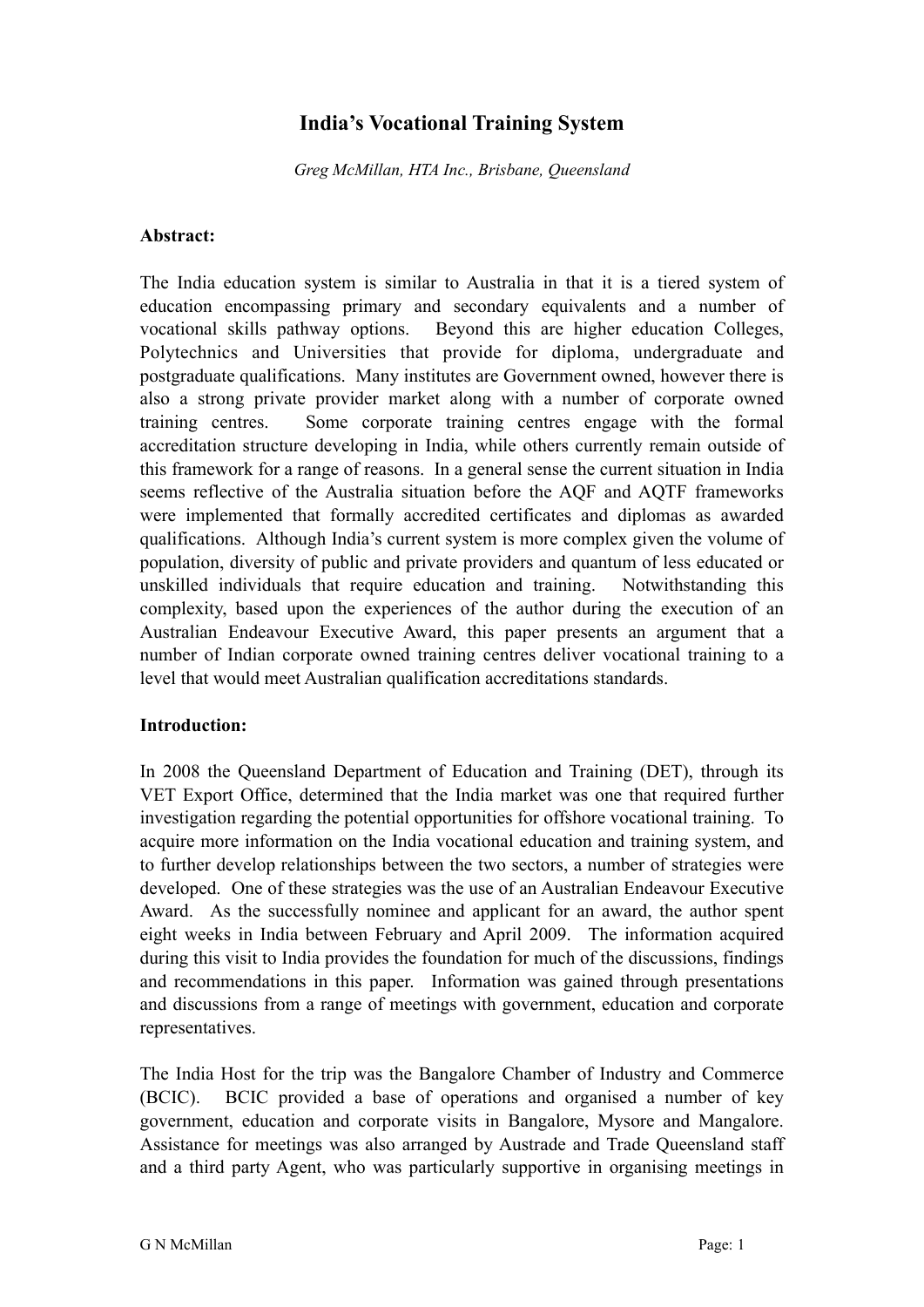Delhi, Chennai and Hyderabad. In total meetings and discussions were held with senior directors and managers across more than 40 different government, education and corporate organisations. The major focus was on meetings with the corporate sector.

From an education and training perspective there appear to be many similarities between the Australian and Indian systems. The Australian education system is tiered system comprising primary and secondary schools, a vocational education system and universities (McMillan, 2007). The Australian system is a regulated system that operates under a National Skills Framework with three components: the Australian Qualifications Framework (AQF); National Training Packages; and the Australian Quality Training Framework (AQTF). Under the vision of the Indian National Policy on Skill Development, the India system aims to improve quality assurance of training through the a National Vocational Qualifications Framework, a National Accreditation Agency, Sector Skills Councils and Assessment and Certification (Global Summit on Skills Development, 2008).

While Australia has a strong emphasis on formal qualification attainment at all levels, at the entry level India is focussing on Modular Employability Skills as a means of rapidly skilling a large number of people. Similar to Australia, India is challenged in the attraction of individuals into the traditional trade or skill areas, although many people I met with indicated that, at a higher level, engineering in India is seen as the most preferred option for many graduates above business and even medicine. Notwithstanding any similarities, unlike Australia whose concern for skills shortages may be measured by a few hundred thousand, there is approximately eight to nine million individuals in India each year who cannot access any type of formal education and training (Directorate General of Employment & Training, Ministry of Labour & Employment, Government of India, 2009). India's challenge is that it is trying to skill millions of people to a basic standard of literacy, numeracy and to provide people with entry level employability skills while simultaneously responding to the growing demands of a modern industry for skill comparable to any developed nation.

Meetings with corporate India, covered such entities as BSNL, India's telecommunications giant, Maruti Suzuki, India's oldest car manufacturer, Larsen and Toubro Limited a multi-faceted, international and Indian owned company in the engineering and construction field, Bosch, Hyundai, Toyota, Ford, Flextronics and Bharti Learning Systems who provides corporate training to many thousands of telecommunications workers annually. A key intent of these meetings, from the authors perspective, was to gain an insight into how these corporations approached the development of technical and soft skills training of their staff at all levels, and to what extent they engage with the formal Indian accreditation framework and public or private training provider network.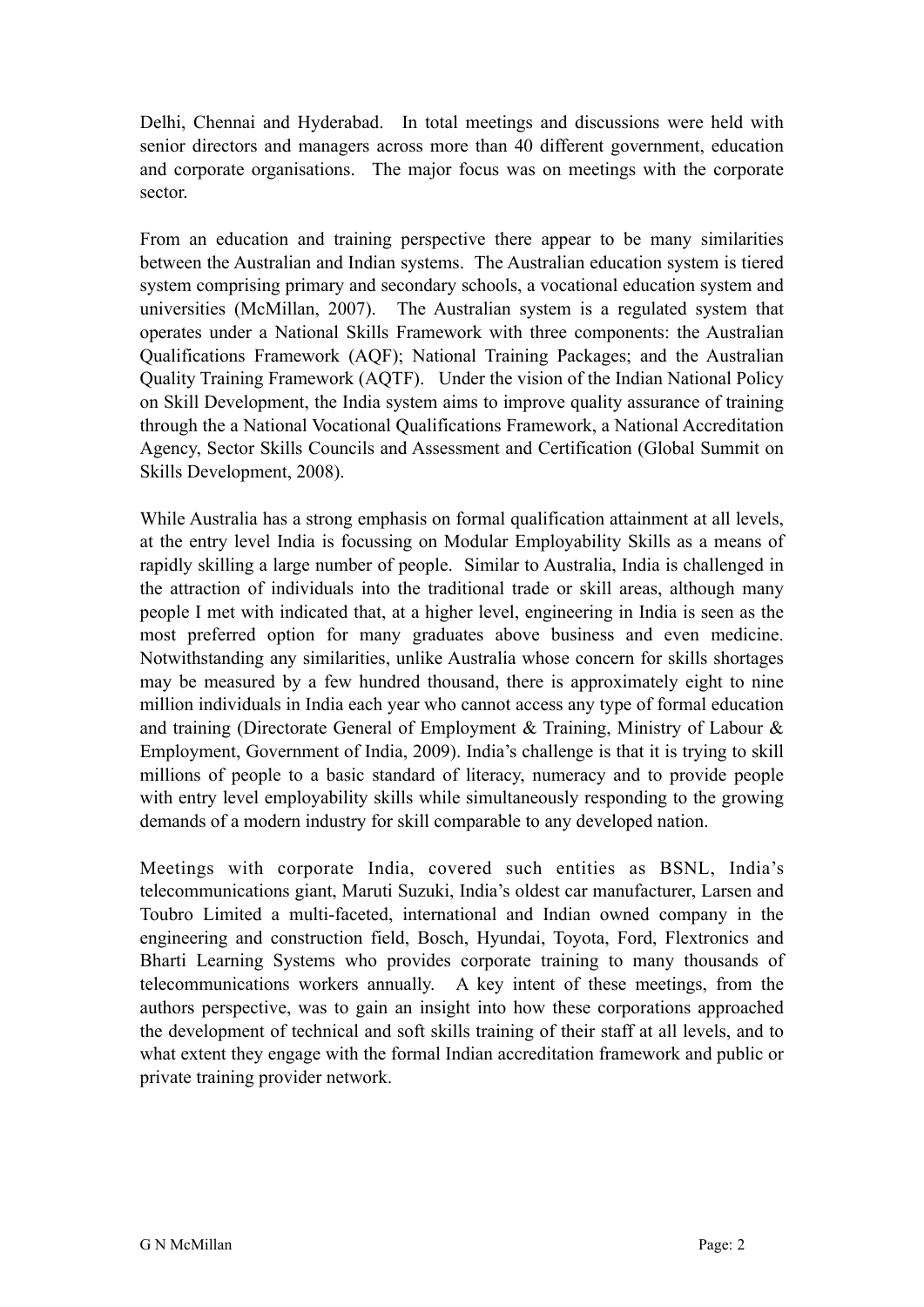### **Background:**

The India education system is a tiered system of education covering  $10 + 2$  years encompassing primary and secondary equivalents and a number of vocational skills pathway options. Beyond this there are higher education Colleges, Polytechnics and Universities that provide for diploma, undergraduate and post-graduate qualifications. Many institutes are Government owned however there is also a strong private provider market along with corporate owned training centers. Some of the corporate owned training centers I visited engage with the formal accreditation structure developing in India, while others currently remain outside of this framework for a range of reasons, including a belief that if they credential staff, then staff will more likely to leave for increased wages or career opportunities with other competing organisations.

For vocational training, the overarching control body in India is the All India Council for Technical Education (AITCE). AITCE is the statutory body, established for proper planning and coordinated development of technical education system throughout the country. AITCE also provides the accreditation framework and monitoring for the accreditation of programs in India. The management of providers occurs at a Federal and State level. At an all India level the Directorate General of Employment & Training, Ministry of Labour & Employment, Government of India takes key responsibility for vocational training that occurs within Industry Training Institutes (ITI's), Advanced Training Schools and the relatively newly developed Hi-Tech Institutes. At a state level, for example, the Karnataka Directorate of Employment and Training take responsibility for pre-university schools. There are also Private Sector organisations and Corporate Skills Centres, delivering certificate and diploma programs and non-accredited courses in a range of locations (Figure 1). There are also efforts being made by government and private providers to bring the artisans, who train themselves informally, into the certification framework.

As one Regional Director of the Ministry of Labour pointed out, India has the capacity to provide the world with skilled labour, estimated to be 470 million in the age bracket 16 to 40 years in the next 25 years. In this context part of the initial driver for India appears to be the exposure of having Indian's 'skilled and qualified' as the equivalent to marketing any other brand on the world marketplace. Therefore, India's vocational training system will perhaps be increasingly driven by a volume strategy, leveraging on the notion that Indian has the labour pool to meet an anticipated world shortage. Therefore, providing India with a competitive advantages in a world seeking qualified and skilled labour to overcome domestic labour or skill shortages. To address an anticipated domestic and world demand it is envisaged that India will require 50,000 Skill Development Centres in the next 5 years and require some 5 million vocational training providers to enter the education and training market (Global Summit on Skills Development, 2008).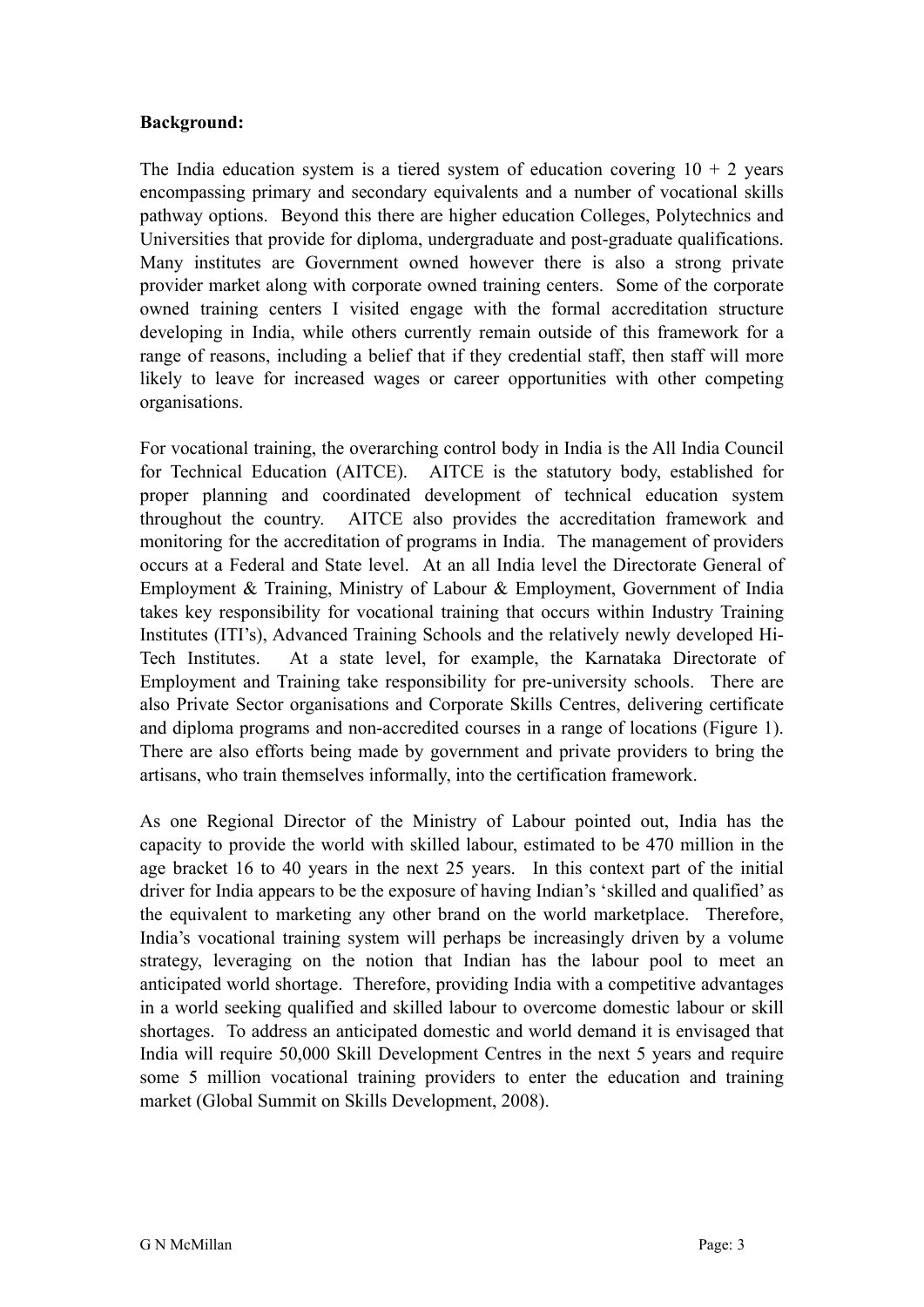

### *Modular Employable Skills (MES)*

A key platform to address a current skills issue in India is the focus on Modular Employability Skills (MES). Underpinning this strategy is the fundamental belief that:

Knowledge without skills  $=$  unemployable Knowledge plus skills  $=$  employable

MES offers opportunities for formal skill acquisition to early school drop-outs, previously child labour and their families, workers and ITI graduates seeking skill upgrades and existing workers seeking certification of skills acquired informally. For workers, existing skills will be tested and certified under this scheme by industry assessors. The initial focus of course areas are in sectors such as Automobile, Banking and Accounting, Beauty Culture & Hair Dressing, Chemical, Electrical, Electronics, Fabrication, Garment Making, Gem and Jewelry, Hospitality, ICT, Medical & Nursing, Printing, Production and Manufacturing, Retail and Construction. While India's population exceed 1.2 billion, only about 5% of the India labour force in the 20-24 years age bracket have vocational skills recognised or gained through formal processes. This is low compared to industrialised countries that have between 60 and 96% achievement. Approximately 63% of school students drop out before Asutralia's year 10 equivalent. A greater challenge is that while there are an estimated 12.8 million people entering the labour market each year there are only an estimtaed 2.5 million vocational training places available (Directorate General of Employment & Training, Ministry of Labour & Employment, Government of India, 2009).

MES tackles these challenges on two levels. Firstly, by providing shorter skills focussed training designed for employability, rather than a focus on longer term qualifications, it is anticipated that drop-out rates will diminish. Secondly, the current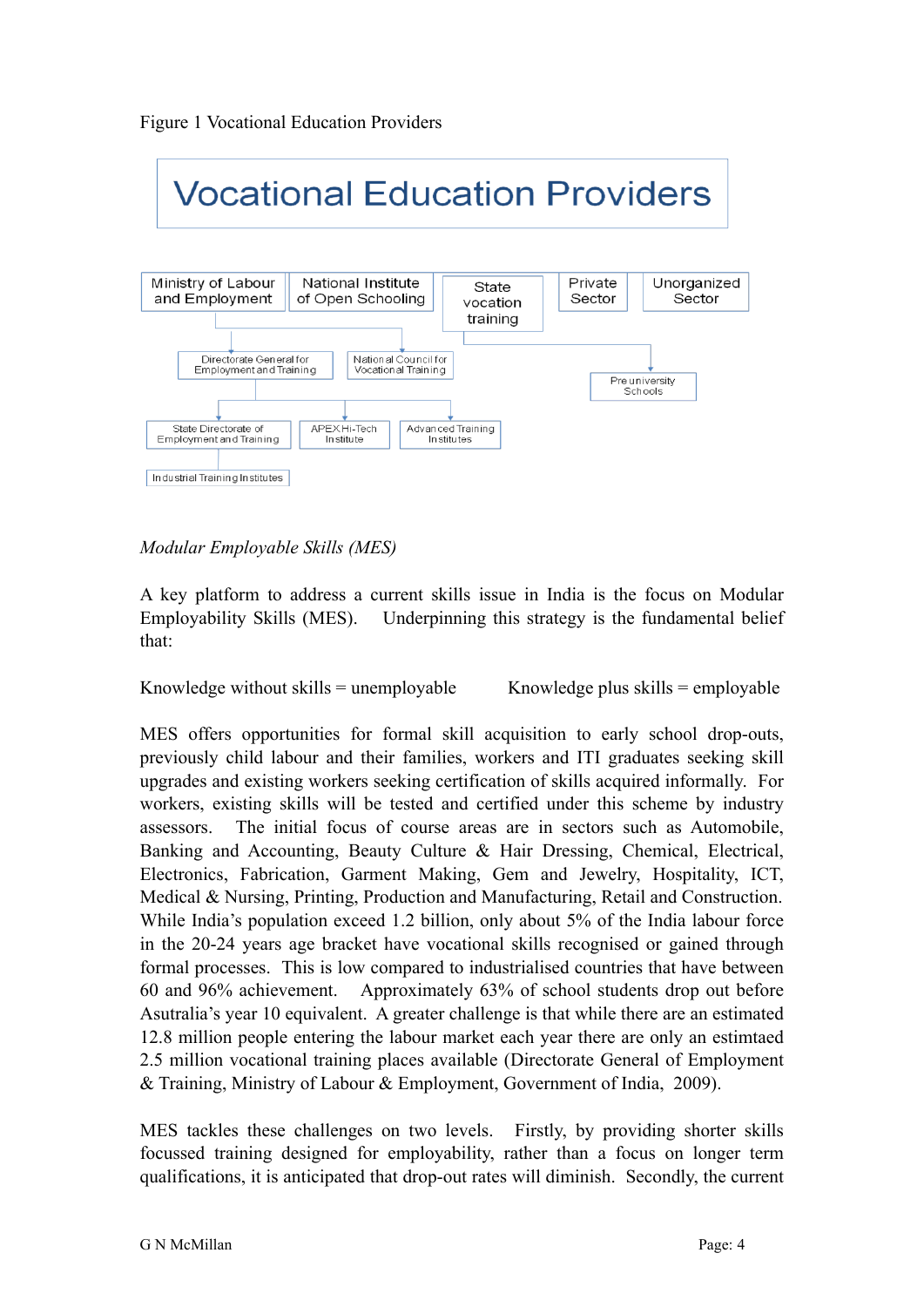primary target for new jobs in India are expected to come from the 93% of employment activity in the 'unorganised' sectors (approx: 433 million in 04-05); however formal or structured training (qualifications) are more aligned to the organised sectors representing only 7% of employment opportunities (26 million people). A major concern is that India's current capacity for skills development programs is 3.1 million per annum; however India is currently working to a target of skilling 500 million people by 2022 (Directorate General of Employment & Training, Ministry of Labour & Employment, Government of India, 2009).

### *Upgrading of Industry Training Institutes into Centres of Excellence*

The Industry Training Institutes (ITI's) are the India Government owned centres for the development of skills training in India. There has been a strategy shift to align these institutes to meet the needs of industry by upgrading ITI's to Centre of Excellence (CoE). Centres of Excellence will be managed by an Institute Management Committee (IMC) and operate under a broader Steering Committee that will include industry representation. For each ITI to be covered under this scheme, one Industry Partner will be associated to lead process of up-gradation in the ITI. The Industry Partner will be identified by the State Government in consultation with Industry Associations. The Administrative control of the staff of the ITI will remain with the State Government.

### *Quality and Accreditation*

While MES is a strategy focussed on managing the volume training requirments for entry positons, India has moved towards a skills framework of equivalence to diplomas and degrees. The recently created National Vocational Qualification Framework (NVQF) will provide open and flexible pathways for individuals that also recognises knowledge and skills through testing and certification into higher diplomas and degrees. Similar to the Australian AQTF system, the NVQF has performance objectives on ensuring that qualifications reflect market needs and workplace requirements; that training processes are validated; that assessment is based upon national competencies and that training is delivered by competent and qualified trainers in appropriately managed and resourced institutions.

There are two main accrediting bodies in India: the All India Council of Technical Education (AICTE) and the National Board of Accreditation (NBA). The AICTE oversees the technical education sector in India generally. The NBA was constituted by the AICTE as an autonomous body to develop a quality conscious system of technical education. The AICTE's domain includes both institutions and programs, and the scope covers engineering, technology, architecture, town planning, management, pharmacy, applied arts and crafts and hotel management and catering.

The AICTE's involvement in these areas spans from certificate level through to postgraduate research levels. If a foreign education provider wants to offer a technical program in India, there are several preliminary steps that must be completed. First,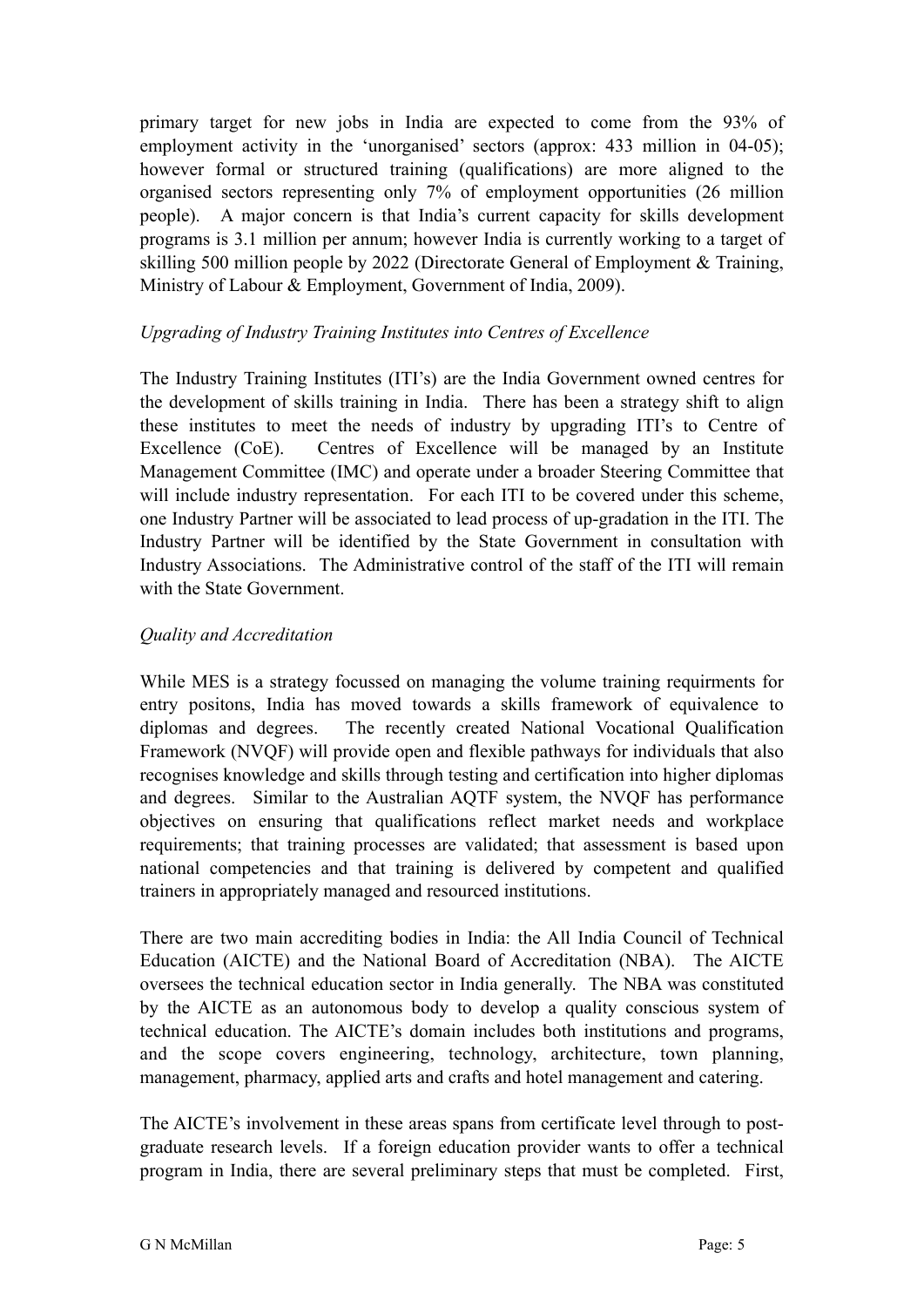the foreign institution will have to find an Indian partner that is already approved by the AICTE and that has had its program accredited by the NBA. Next, the Indian institution will have to apply to the AICTE to have the foreign institution registered. Finally, the joint program will have to be accredited by the National Board of Accreditation (NBA) after the course has been running in India for several years. The programs are accredited for 3 or 5 years.

### **RESEARCH**

As discussed earlier, at the entry level of the job market the Indian Government's emphasis is on employability skills rather than full qualifications as a key strategy to make a large number of individuals employable. A number of individuals in government and education institutes indicated to me that, as with Australia, there is a strong focus on achieving higher education qualifications and a lesser desire to undertake a vocational training pathway. For the entry level skills training area in India, the term 'education' has been removed from vocational education and training and emphasis placed on vocational training. A number of people did suggest to me that many students indicate they would rather fail an exam for college or university entrance than take a vocational pathway. While not formally evaluated, I anticipate that the higher the social-economic status of individuals, the greater the expectation and emphasis on attending at least a College Institute.

The non-government Colleges that I visited were generally well equipped, and in some cases facilities were of an extremely high standard. A practice within a number of engineering colleges, both public and private, was to incorporate a production process as an adjunct to delivery. On one hand this provides an immediate pathway to employment, and 'real' skills training for individuals; however, it also blurred the boundaries between the primary purpose of the entity, that being either training or production for revenue purposes. Notwithstanding, the private colleges or training centres were generally better equipped than the India Government funded industry training Institutes (ITI's) that I visited.

I also had the opportunity to visit a number of organisation who had comprehensive in-house professional development programs and/or with their own in-house skills training centres. For these organisations some worked in partnership with government and used the government accreditation, others used  $3<sup>rd</sup>$  party organisations for accreditation (Indian or overseas), while others provided no accreditation for the training undertaken. In discussions with these corporations, a number expressed some reluctance working with the government accredited framework including concern about government audit interference if seeking accredited training and concern about losing staff if provided with accredited training.

In an informal, or non-accredited context, there was a general sense that any corporate training required face-to-face activity with trainers; however, there was also a need to have comprehensive e-learning materials to support face-to-face training. A number of organisations expressed interest in advice and training on establishing and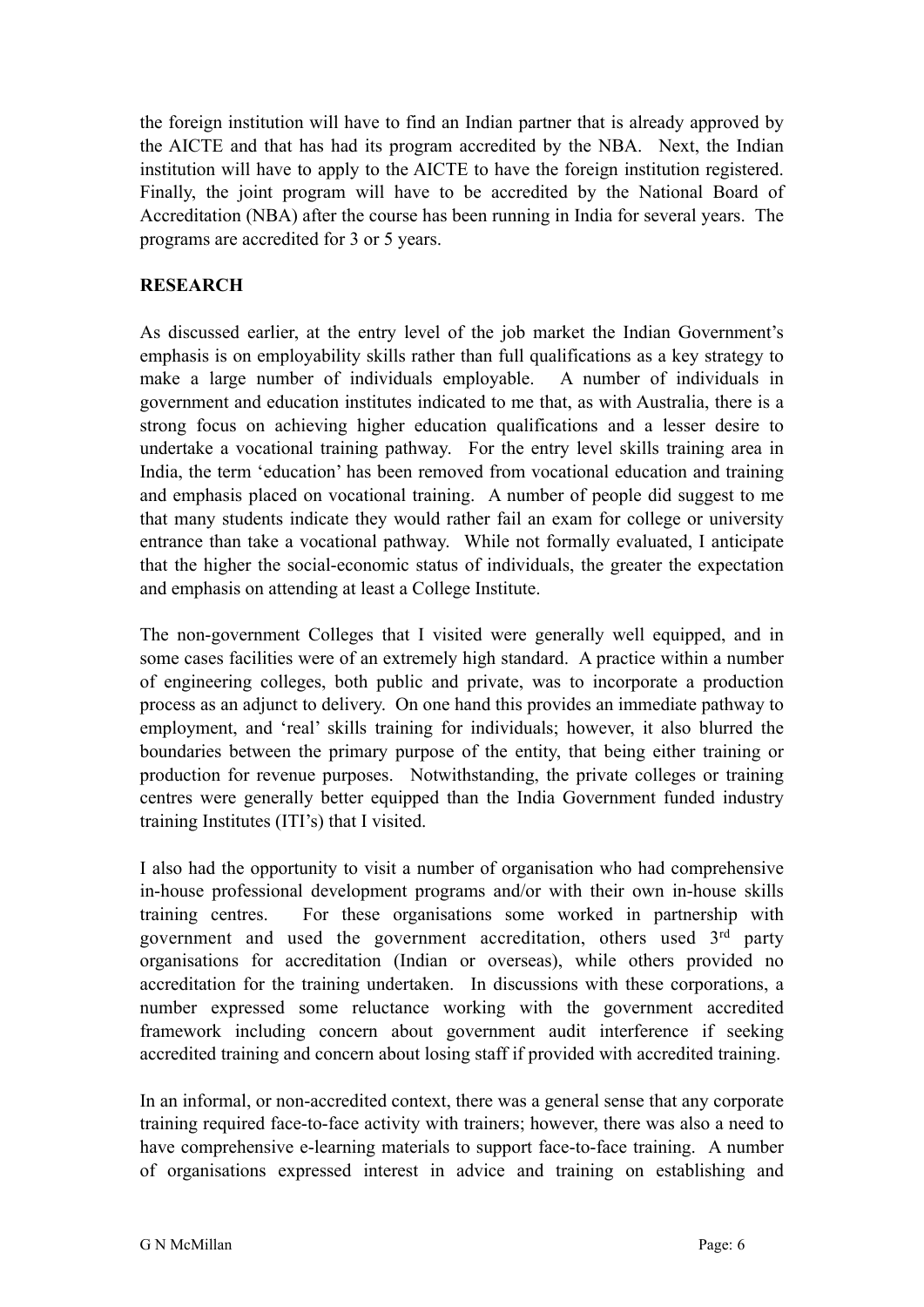implementing a TQM and total management system training. Some of the production process I observed of an extremely high standard with lean manufacturing principles implemented in several locations. Notwithstanding, and particularly for those organisations who are not multi-national, there appear to be long-term opportunities to assist organisations move their production process from manual to semi-automated to robotic, and subsequently provide training or training support in developing more efficient processes. Where these lean manufacturing principles are already be imbedded in the production process, there is opportunities for skills recognition and qualifications to be provided. Where they are not, there is broader scope for assisting organisations improve production processes and raise the credential level of staff.

Almost without exception, every large organisation I visited raised the idea of soft skills training. Significantly what was also raised was the need for the trainer stories and learning materials to be contextualised to the sector and that a generic trainer of soft skills was not wanted. Apparently this generic approach has been tried by a number of organisations with little affect. Training areas included negotiations skills; listening skills; time management skills, problem solving and dealing with difficult circumstances and people. Generally corporate views expressed to me indicated that the skills coming from the ITI's were inadequate for more modern production processes and while they recognising that the India and State Government's are intent on improving the ITI's, they were not yet equipped to cope with modern skills; and that the ITI' higher qualifications of diplomas, undergraduates and MBA invariable produced individuals with contemporary theory knowledge but practical skills were lacking to perform the roles required.

The following provides three examples of organisations who have developed extensive in-house training programs to support the knowledge and skill development of their employees. Each of these organisations recruit unskilled individuals, often recently relocated from a village environment to a city, and train these individuals to equip them with the knowledge and skills required to undertake the skilled or technical roles required by the organisation.

### *Example One*

This organisation is part of a multi-national company in the car manufacturing sector. Manufacturing occurs on a large scale and this organisation is one of the three largest in India. As with other international companies visited, the production process is aligned to the parent company's standards of production. In this case, the emphasis for ongoing vocational training presented by senior executives is in three keys areas: TQM, Lean Manufacturing and Soft Skills Training. While the production process is managed through an in-house school, no formal accreditation is provided for production workers. Of particular interest to this organisation was the organisational need to transform some 2000 staff middle level management into more effective leaders and managers. In-house training was the responsibility of each Department, rather than being organised or coordinated through a centre unit.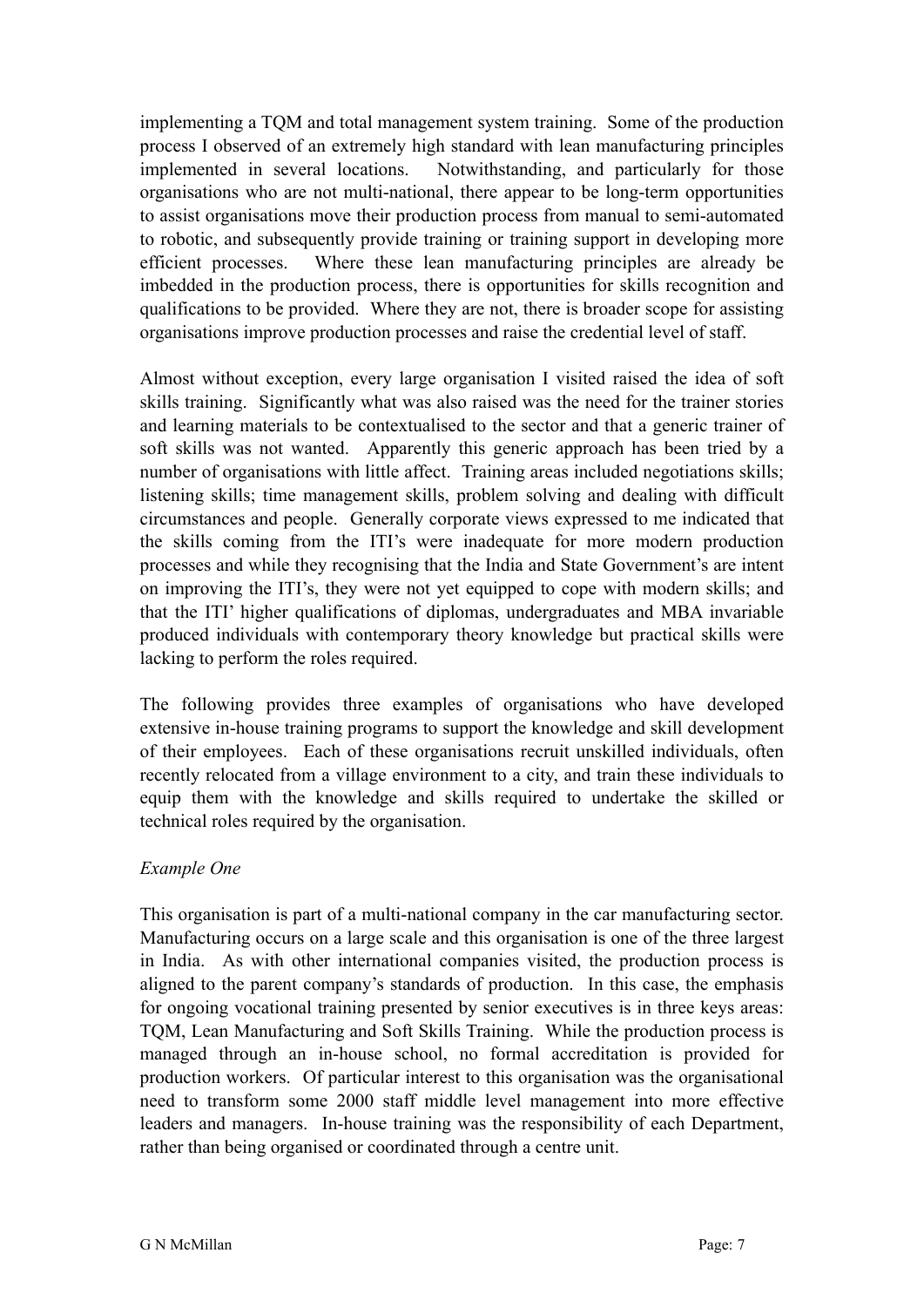The production process aligns generically to similar process used within the Automative training package in Australia. Providing an accreditation for a Certificate III level qualification for production workers would be no more problematic than providing it for an Australian based employee of the same organisation. Likewise, lean manufacturing competency standards are arguably universal and transferable as the focus is on production processes. The issue for soft skill training is more problematic. If the training provided was non-accredited then training is informal and would merely need to be contextualised to an Indian based company's requirements. If the issuing of a formal qualification such as a Certificate IV in Front-line Management from the Australian Business Services training package was to be issued, then the due regard to the full scope of assessment criteria specified in the training package would need to be adhered to.

### *Example Two*

As with Example 1, this organisation is a large multi-national automotive car manufacturer. The production process of this plant is aligned to the production standards of its parent company. The organisation has two training centres. The first provides a focus on training individuals to meet the requirements of a skilled production worker. However, it is more aligned to the MES principles of developing the core skills required to undertake a role as quickly as possible. The second training school is a Technical Training Institute that was established in partnership with the Indian Government under the Centres of Excellence strategy. With this organisation, the students undertake training in automotive welding, painting, assembly and plant maintenance. Students are effectively indentured to the organisation for 3 years of training before join the full-time workforce of the company. During the training period, students are paid a stipend and provided food and accommodation.

As with Example One, the training is formal and structured and directly aligned to the production processes of the organisation. Again there is strong synergy between the Australian accredited training package for automotive and the competencies required of individual working on the production process of this organisation.

### Example Three

This organisation is one of India largest private sector companies that operates within the technology, engineering, construction and manufacturing sectors. What is particularly relevant about this organisation was their approach to the career pathways and professional development of their staff at all levels. This organisation has developed a comprehensive understanding of each role within the organisation, the knowledge and skills relevant to that role and the levels of performance required in each role to be deemed as competent at that role. Subsequently, the professional development training recommended for any individual is aligned to their performance alignment to the performance requirements of their particular role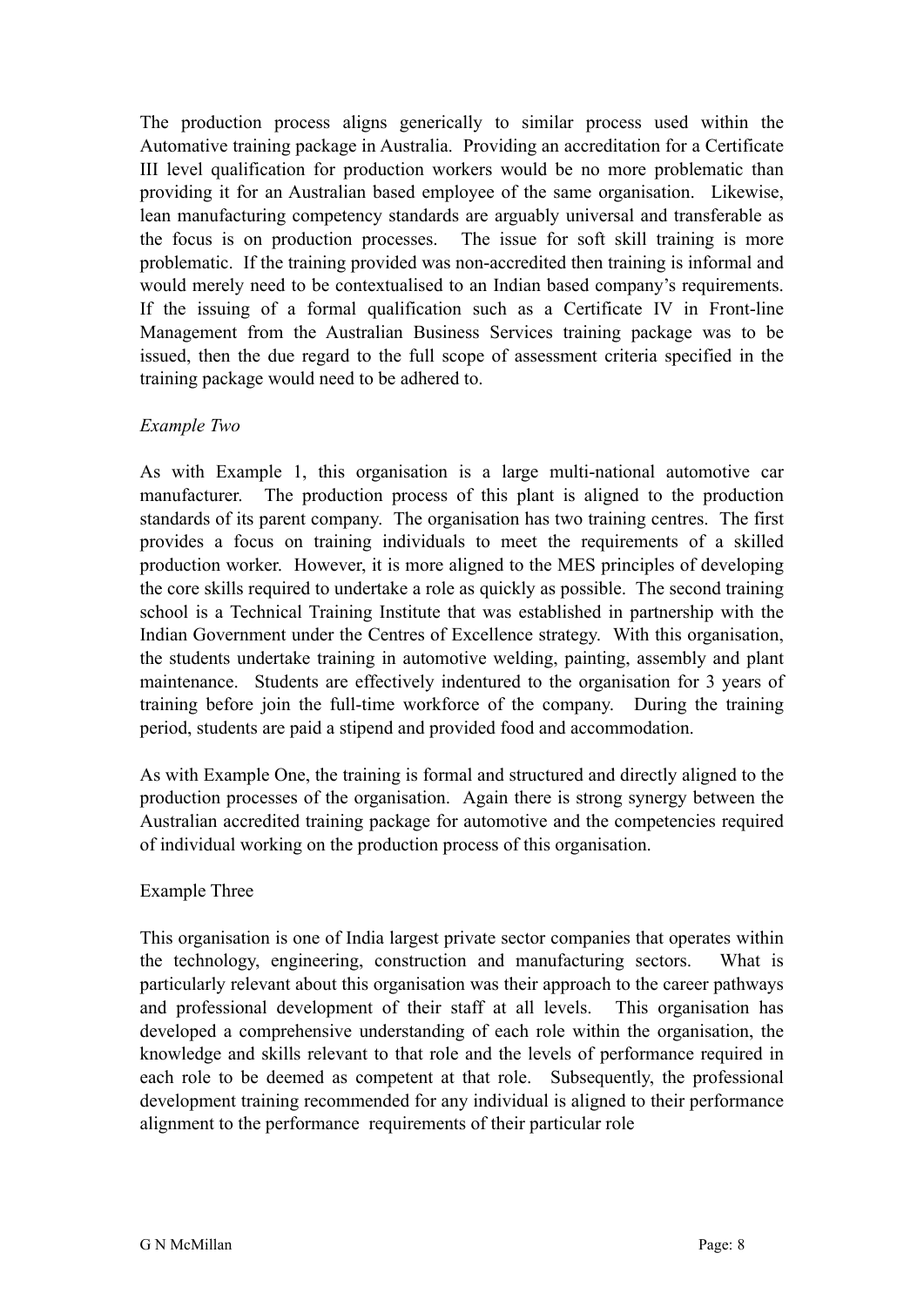What has not yet been developed was a matching of the various levels of knowledge and skills and a formal, accredited range of qualifications relevant to the sectors covered by these employees, either at the operational or technical levels, or at supervisory or management levels.

## **CONCLUSIONS**

India has an existing education and training system; however it is one that is under significant pressure to meet the growing demands of industry to support India economic growth for the future. There is evidence that the India Governments are supporting the education and training system with policy development and financial support for rapid change and evolution from Government. With Australia's strength in accreditation, developed competency standards, teacher professional standards and in curriculum design, a number of Indian government, education and cooperate representatives expressed surprise that Australia was not more engaged with India around providing expertise in these areas. This may be one of those rhetorical versus willingness to pay issues; however with World Bank and India government funding commitments there are funds available to support proposals that enhance India's professional capacity in the skills agenda (Global Summit on Skills Development, 2008).

Interestingly, while India has a high demand for training, many training institutes I visited operated with relatively small number of students and they operate under very structured time fames (ie: 1 year certificates, 3 year diplomas). While this provides the opportunity for knowledge and skill development to be refined it is not necessarily time that defines the skill acquisition required to meet industry standards for employability or to undertake the role required at a particular level. It would be presumptuous to assume that India doesn't have the skills within its current system to develop their own standards. However, the opportunity for Australia, or Australian education and training providers, is that they can assist the process of India developing qualification frameworks and outcomes more quickly or efficiently as Australia has already addressed many of the issues of developing industry standards, competencies and qualifications within its own AQTF system

The government funded ITI's I visited had facilities and equipment were often significantly behind what 'modern' India corporations required. It would be problematic to try to develop an accreditation arrangement with these types of training centres given the focus is to provide employability skills rather then accredited training or qualifications. However, the corporate training centres visited provide high quality and structured training that directly aligns to their industry requirements. This was particularly evident where the company was part of an multiinternational and the production or manufacturing processes were adopted from the parent companies standard.